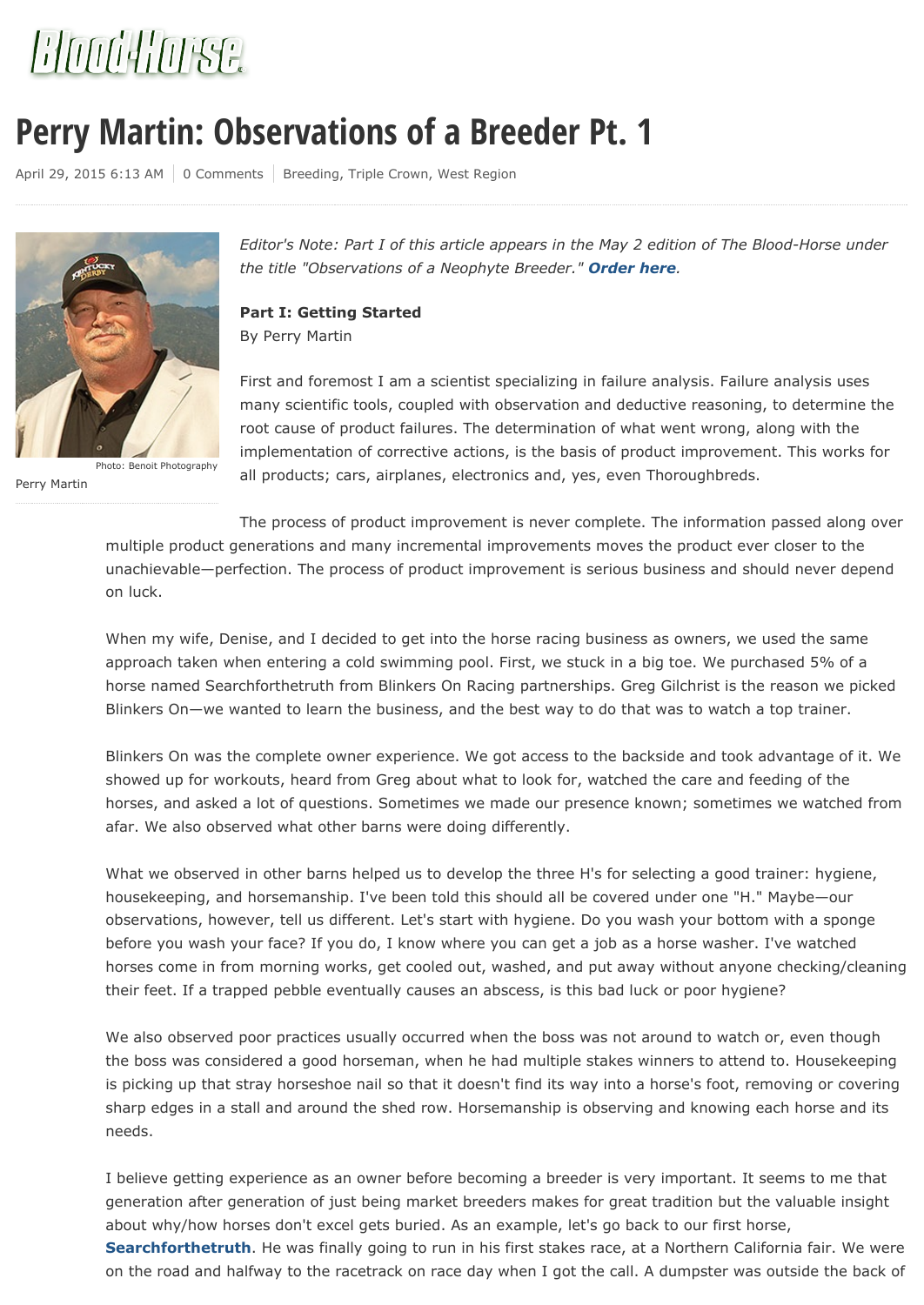Searchforthetruth's stall and the garbage truck slammed it into the stall wall. The horse spooked, jumping up on his hind legs, and hit his head on a low overhang. He had to be scratched. Dumpster positioning and low overhangs in stalls were housekeeping problems outside our control, at least for our one-day trip to the fair. If you don't start in a stakes you can't win a stakes.

I'm a fair handicapper, and I believe he had a good shot that day. Bad Luck? Concentrating only on racing wins as an indicator of breeding performance has its usefulness but it is certainly not absolute. There are many reasons horses do not win races. For another example, look at the run of **California Chrome** in the Breeders' Cup Classic (gr. I). According to Trakus, Chrome ran faster than any other horse in that race. Usually the fastest horse wins but not that race. Running 41 feet farther than the winner meant losing by a neck. Bad Luck?

Rather than focusing on the three H's, maybe the focus should be on the big "A" for attention to detail. My definition of "luck" is "Paying no attention to detail and still obtaining the outcome you desired." This philosophy has its roots in an interview with Arnold Palmer I watched as a kid. After Palmer had won a big tournament, the interviewer stated: "Well, Arnie, I guess this win was made possible after that lucky shot on 17." Palmer seemed stunned, then his face softened and he smiled saying: "Well, Bob, I find that the more I practice, the luckier I get!"

Arnold Palmer was a great example in not only how to approach life but also how to deal with the press. I'm still working on that last part. I should not get angry when reporters ask ignorant questions or write ignorant statements about Chrome's breeding, such as his being "ill-bred." I should probably just go with it or better yet use it as a teaching moment. "Yes, it's all just luck. I admit it. We are very lucky that all the really wellbred horses are so much slower than Chrome."

Breeders need to make a decision up front: whether to breed for the marketplace or breed to race. If DAP (Dumb Ass Partners) were breeding for the marketplace, then our purchase of Love the Chase was truly a dumb-ass move, as the lack of close-in, black type would have made for an anticipated low future sales price of our foals. However, since we are breeding to race, we could overlook the lack of black-type close in and focus on the pedigree potential of the mare. Veterinarian Dr. Tom Bowman and his wife, Chris, Bowman of Dance Forth Farm near Chestertown, Md., bred Love the Chase, a daughter of Not For Love. I believe the Bowmans also bred Love the Chase's dam, Chase It Down, a daughter of Polish Numbers out of the stakeswinning mare Chase the Dream, a daughter of Sir Ivor.

During the Triple Crown run I received a lot of requests for my time and either had to say, "No," or put them off to a later date. One request I put off was with pedigree analyst Rommy Faversham, who wanted to discuss Chrome's breeding. A couple of weeks after the Belmont Stakes (gr. I), Denise and I were returning from one of our visits to Harris Farms. We stopped at a restaurant for a cup of coffee, and I decided this was a good time to keep my promise and call Faversham. We ended up having a two-hour conversation, and I would have been happy to make it four. Faversham was knowledgeable, delightful, and had shared many of the same horse owner experiences.

A few days after our conversation Faversham sent me a copy of his book *Racehorse Breeding Theories*. I immediately went to Chapter 12 on Female Family Inbreeding and read it in full. Wow, why couldn't I have come across this sooner? It would have saved me a lot of research! The one section I'll never forget was at the end where he asked, what female family inbreeding lines will determine the champions 10 years from now? At the top of the list was "Numbered Account." (Love the Chase is inbred 3x3 to Numbered Account) I quickly turned to the front of the book and looked at the copyright date—2004. Wow, 10 years exactly!

John Avello (director of Race Sports Operations at Wynn Las Vegas), if you're reading this, how about a Kentucky Derby Futures line 10 years out based on breeding? I know someone you might want to ban from the Wynn racebook, because he's way too lucky!

**READ Perry Martin: Observations of a Breeder Pt. 2**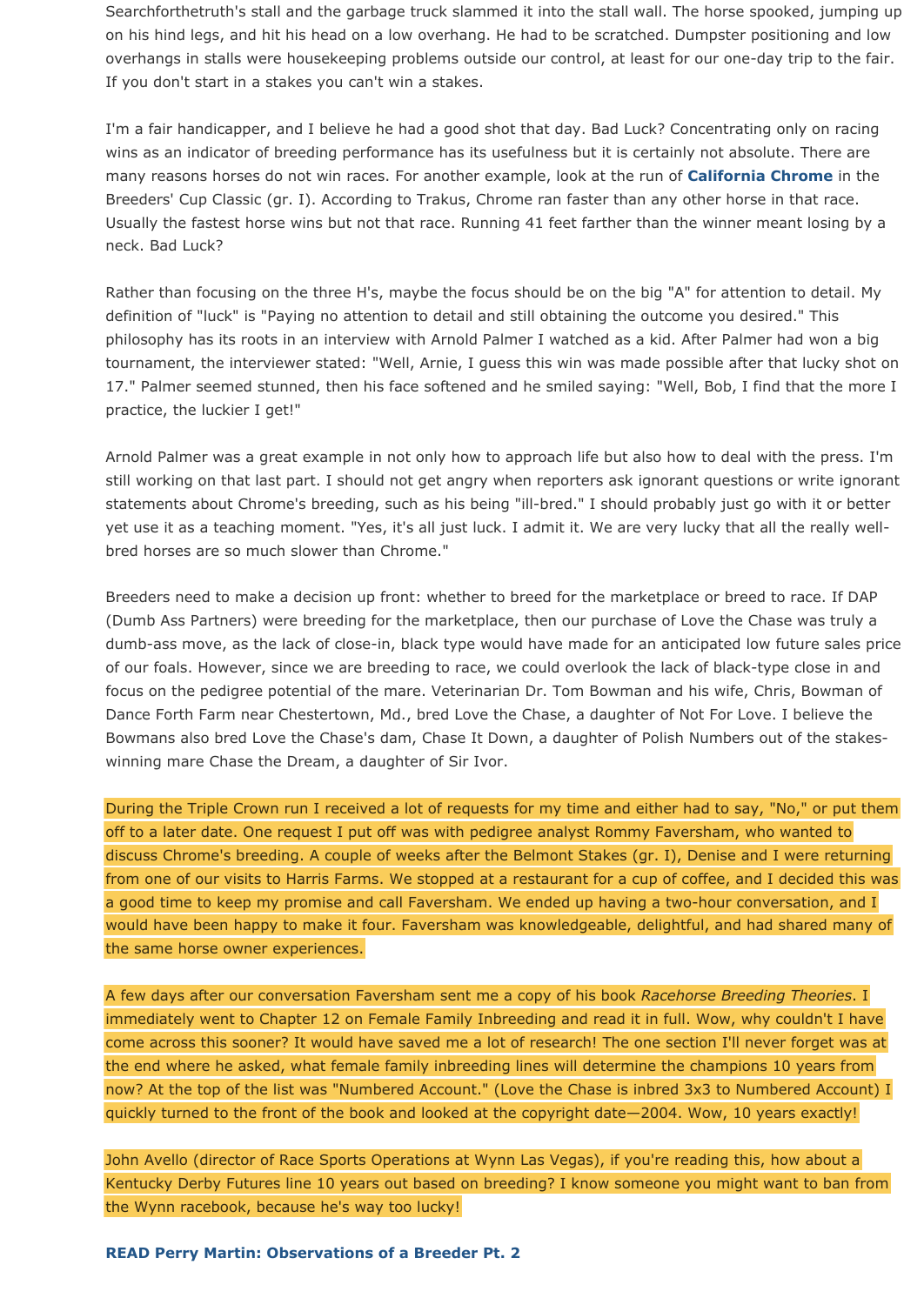

## **Perry Martin: Observations of a Breeder Pt. 2**

April 29, 2015 6:11 AM | 0 Comments | Breeding, Triple Crown, West Region, Kentucky



Photo: Benoit Photography

Perry Martin

*Editor's Note: Part I of this article appears in the May 2 edition of The Blood-Horse under the title "Observations of a Neophyte Breeder." Order here.*

**Part 2: Love the Chase** By Perry Martin

In **Part 1** I made some observations about luck. Don't get me wrong, I believe in luck, I just don't think it should be the basis of anyone's breeding business plan.

In matters of true random chance, I've never been very lucky. When the Mega Millions gets over \$100 million, I'll buy a ticket, but so far I've never cashed one. I understand the chances and am not very disappointed when I don't win.

Breeding horses involves chance. Breeding horses is very similar to playing blackjack (21) in a casino. The house has an edge, and you will win a few but usually the house will win more. In order to increase your money-winning percentage, you need either to be truly lucky or to understand the statistics to turn the edge to your favor. In blackjack this is done by "counting cards" to determine when the deck is "heavy" (in face cards and aces) and betting more when there is a higher probability of getting a good hand. You won't always win, but you will be more likely to when it matters most (when you bet heavy). Over time that edge should manifest itself as an over-all positive return.

As a breeder, how then do we stack the deck heavy? Female family inbreeding (FFI) offers a statistically significant improvement over other techniques for breeding champions.

Just as the heavy deck in blackjack, FFI stacks the mare's pedigree with desirable characteristics from a "foundation" mare. Female Family Inbreeding (FFI) is the duplication of a female ancestor, between both the sire and dam usually within five generations (5x5 or closer). Here in the States this is known as the Rasmussen Factor, named after Leon Rasmussen who wrote about this effect in the "Bloodlines" column for *Daily Racing Form*. Later in his career Rasmussen teamed with Rommy Faversham to co-author the book: *Inbreeding to Superior Females; Using the Rasmussen Factor to Produce Better Racehorses*. Faversham is the gentleman I wrote about at the end of Part 1. He went on to author *Great Breeders and Their Methods: Samuel Riddle, Walter Jeffords, and the Dynasty of Man o' War* and a chapter in the aforementioned, Racehorse Breeding Theories. Any or all of these books would be a great reference for anyone wanting to learn more about this subject. Faversham lays out the statistical analysis and also identifies the various forms of FFI.

Unfortunately, I did not rely on any of these references, although I am now continuing my self-education. No, I recognized the success of this breeding pattern through the study of the racing stables of Edward George Villiers Stanley, the 17th Earl of Derby. Equibase has pedigree records of these horses although other sources are needed for the racing records (unraced in North America). Lord Stanley was one of the most successful owner/breeders in England winning the Epsom Derby in 1924, 1933, and 1942; the Epsom Oaks in 1928 and 1945; the St. Leger Stakes in 1910, 1919, 1923, 1928, 1933, and 1943; the One Thousand Guineas in 1916, 1918, 1923, 1930, 1936, 1943, and 1945; and the Two Thousand Guineas in 1926 and 1944. Over and above his racing success was his breeding success mainly through his homebred horse Phalaris. Phalaris was a champion sprinter and the stallion responsible for establishing the most dominant sire line in Europe, and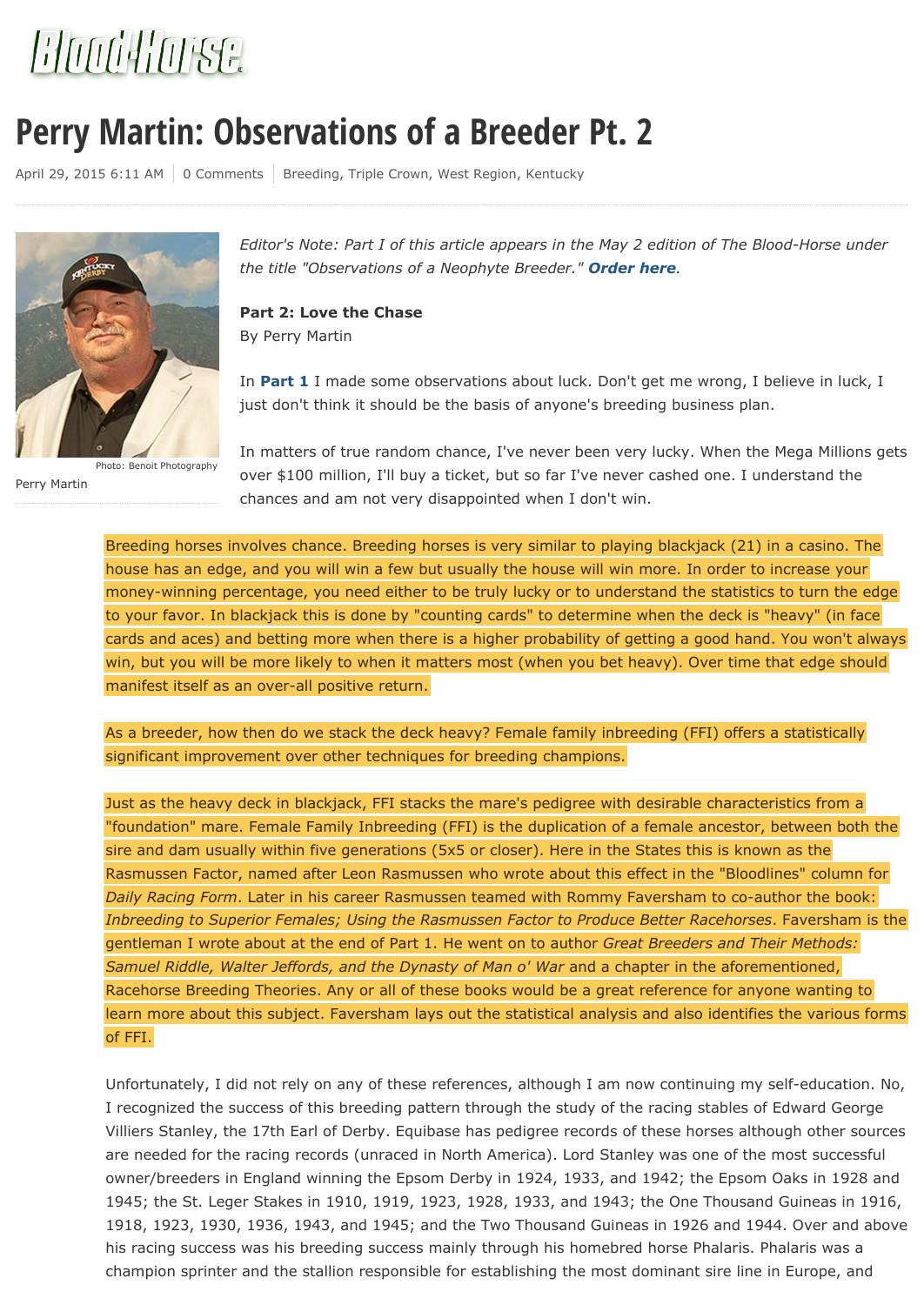later, in the United States through his four sons Fairway, Pharamond, Pharos, and Sickle. I found Lord Stanley's body of racehorse breeding work fascinating. All of these stallions can be found up and down the back-end of California Chrome's pedigree.

**California Chrome**'s dam Love the Chase, 2014 California Broodmare of the Year, is inbred 3x3 to Numbered Account. Numbered Account was the 1971 2-year-old champion filly. She also has FFI influence being 4x5 to La Troienne and 5x5 to Selene.

I cannot take credit for going out and finding Love the Chase. She just happened to be purchased by Greg Gilchrist for Blinkers On Racing, the racing syndicate my wife, Denise, and I were associated with starting out as new owners. While we were racing Love the Chase, Denise and I were considering getting into breeding racehorses specifically because of the California-bred racing incentives. Not rushing into a new business, I took the time to study how successful breeders developed their racing and breeding stock. When we purchased 5% ownership in Love the Chase, I was not yet aware of the possibilities of her pedigree. We had a good experience our first year in the partnership and simply purchased 5% of all of the Blinkers On offerings for that second year. As the year wore on and I progressed into my breeding research, I began to get very interested in our worst-performing racehorse. We also owned part of stakes-winning fillies and mares, but I just didn't see the same breeding potential in them (knowing this goes against modern theory). I had become aware of the benefits of FFI and had researched Numbered Account and her lineage back to La Troienne. La Troienne had very good breeding but was an undersized filly and in seven starts racing in France and England had one second, one third, five unplaced finishes and the equivalent of \$146 won. Because of her small size and poor performance on the track, she was not considered a very good breeding prospect and was sold (Sound Familiar?). La Troienne now is considered as one of the most influential mares to be imported into the U.S. in the 20th century. I recommend you look up her offspring.

Love the Chase has produced four foals (delivering a full brother to California Chrome April 12), all by **Lucky Pulpit** . We have the financial ability to breed to any stallion; however, it's my belief there is no better match than Lucky Pulpit (more on that in Part 3). All three foals are chestnut. I'm told that when you breed a chestnut to a chestnut, there is 100% chance that the foal will be a chestnut. So far, so good. With other characteristics the mix is not that simple.

Intelligence is an important characteristic that plays heavily into the development of a racehorse. We have been given three very intelligent horses. Chrome always showed us he was quite smart, and he took to his training lessons well. I often tell the story of his 2013 sister who I believe to be the smartest of the three. She was in the pasture near her mom but standing at the fence staring for 20 minutes at the fence pole. I could not see what was so interesting until I went closer and saw that she was watching a line of ants going up and down the fence pole. This middle sibling is the smallest but also the most stubborn. Being small does not always translate to slow. Smaller horses carry less weight around the track, and if her stubbornness translates to tenaciousness on the track, then we're in for a treat.

Our 2-year-old (named Hope's Love) is in training now and is progressing steadily. If she does not perform on the track, she will not be culled from our stock as we have learned the lesson of both La Troienne and Love the Chase. I'll end with a quick discussion of our 2014 filly. I've already told you she is smart; she is curious, and has a wonderful disposition, but what is most exciting is her perfect conformation and large size. Our yearling is about as large as our 2-year-old. In addition, she is athletic, and there is no awkwardness at all.

What thought processes went into the stallion selection for breeding to Love the Chase? In Part 3 I'll discuss modern breeding theories and some of the tweaks I've applied.

### **READ Perry Martin: Observations of a Breeder Pt. 3**

*Tags* **California Chrome · The Kentucky Derby Presented By Yum! Brands 2008 · The Kentucky Derby Presented By Yum! Brands 2009 · The Kentucky Derby Presented By Yum! Brands 2010 ·**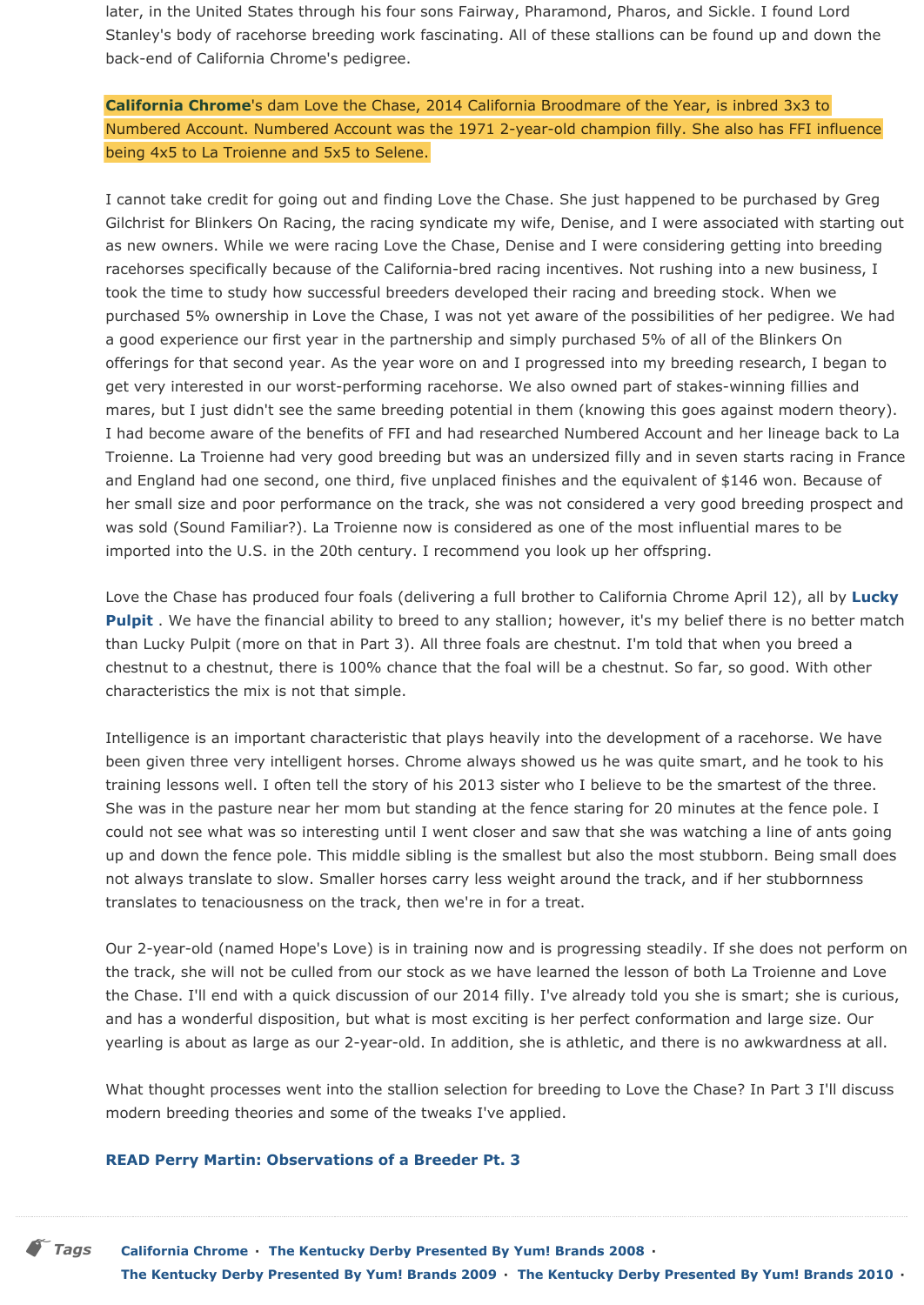

## **Perry Martin: Observations of a Breeder Pt. 3**

April 29, 2015 6:12 AM | 0 Comments | Breeding, Triple Crown, West Region, Kentucky



Perry Martin Photo: Benoit Photography

*Editor's Note: Part I of this article appears in the May 2 edition of The Blood-Horse under the title "Observations of a Neophyte Breeder." Order here.*

**Part 3: Stallion Selection** By Perry Martin

Previously I discussed our first racehorse, **Searchforthetruth**, and how I liked his chances in an upcoming stakes race at a Northern California fair. Anyone who looked up his race record might be puzzled as to why, with a 5-5-5 record looking just at the 23 starts for Blinkers On, I would think he had a good shot to win his first stakes race. Good question. The answer lies in breaking down the overall data into sub-sets.

Have you heard the phase, "Horses for courses?" If you look at "Search"'s 14 races run at **Golden Gate Fields** and Bay Meadows, there is only one win (7%). If you look at his nine races run at other tracks in California there are four wins (44%). He was a completely different horse on those racing surfaces. One of these wins was on the dirt at Solano, going six furlongs in 1:09.03! He won for fun that day pulling away from the field, and I believe he would have done well on any of the Northern California fair dirt tracks. I'm not trying to provide a handicapping lesson, only to demonstrate the importance of defining, separating, sifting, and prioritizing data subsets for inclusion into an analysis process. Now let's apply the process to stallion selection.

I believe I used both of the available computer-based nicking programs to evaluate the **Lucky Pulpit** /Love the Chase match. At that time one gave me a "C" while the other gave me a "C+". Anyone out there interested in breeding an average horse? Me either. Why then would I select that match? Easy, I didn't believe the computers. By the way, I just ran the same match on one of the programs and got an "A." It's getting better over time. To anyone not familiar with nicking, the central idea is that all bloodlines are not the same and that some specific combinations do better in producing desirable offspring than other combinations. What is better? Although the software algorithms are proprietary, they all look at some combination of percentage of starters, percentage of winners, money won, and number of stakes winners. That's easy enough, but then they use proprietary biasing protocols, giving more or less weight based on generation (closer carries more weight), sub-group populations (smaller groups less weight), etc. When evaluating the results, one must consider other biases that are not addressed in the software. One example that applied to Lucky Pulpit at the time was that new sires usually do not receive the best mares.

Before concentrating on what sire I selected for Love the Chase, it's probably best to take a step back and look at the process I used to find him. Again, you have to look at the mare's bloodline first. I made a decision that I would only look at "clusters." A cluster is the result of breeders' human nature. It occurs when one breeder produces a very good horse. Other breeders take notice and duplicate the cross, hoping to also get a good horse. The result is a fairly large population of a specific bloodline cross that is statistically significant. Being statistically significant simply means the results are more believable and not a fluke. As it takes multiple breeding seasons and years of racing results to develop a cluster, it is necessary to skip a generation in the pedigree for the analysis. For this reason I looked at the performance of Mr. Prospector mares against the major sire lines.

To make a long story short, one of the most intriguing crosses I found for Mr. Prospector mares was A. P.